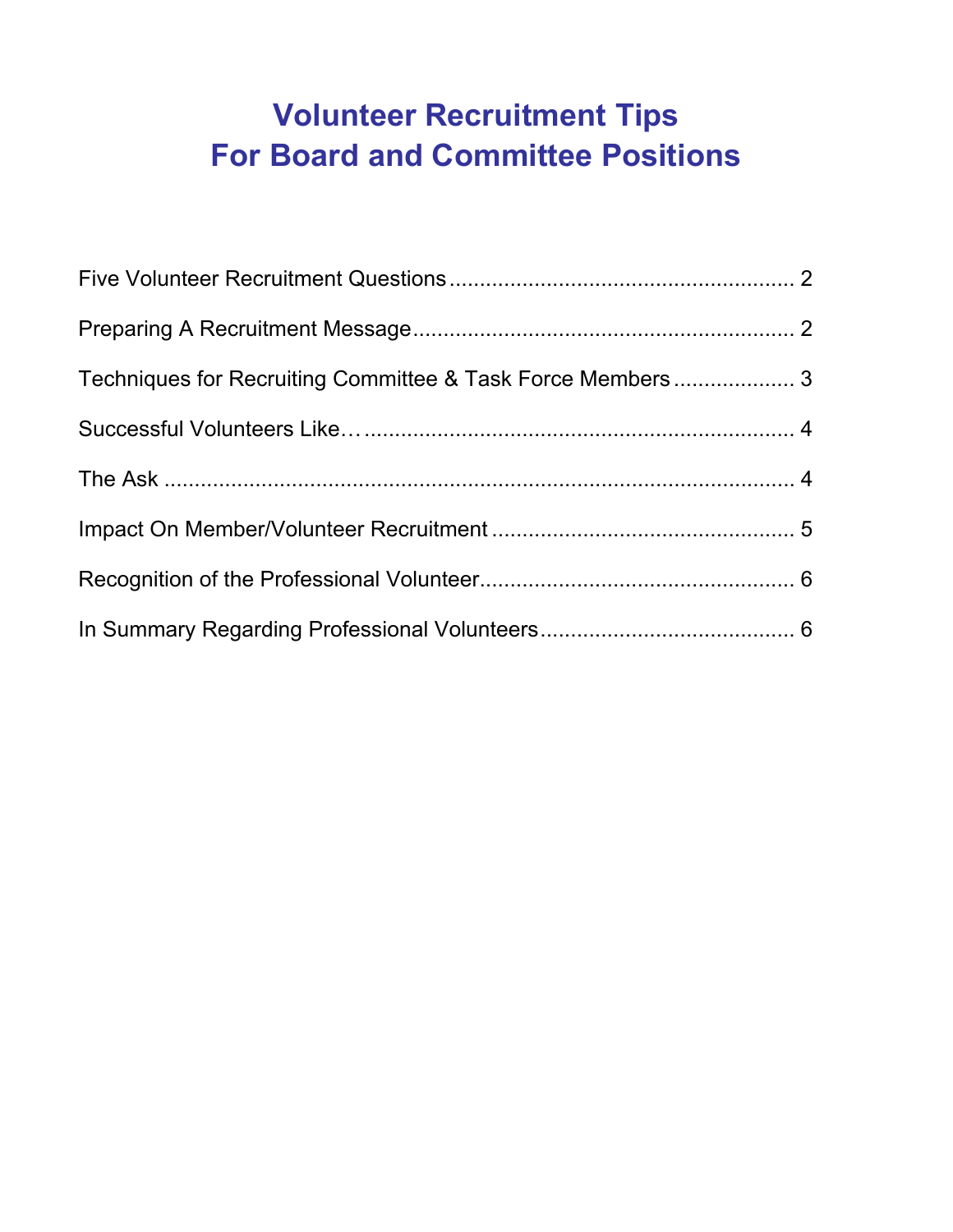## **Five Volunteer Recruitment Questions**

<span id="page-1-0"></span>Volunteer recruitment is one of many invitations we receive for choosing how to spend discretionary time and dollars.

- 1. Does the message honor the individual and the position or do we sound desperate?
- 2. Have we clearly identified why some individual may choose to say no?
- 3. Are we extending our invitation to the people most qualified and desirous of the opportunities that we offer?
- 4. Does the invitation include the needs of the client, the way the volunteer can help and the benefits he/she will receive?
- 5. Are we utilizing the best person to extend the invitation?

### **Preparing A Recruitment Message**

Every recruitment message should have a compelling message to attract the best potential candidates. The following three parts are essential…

- **A statement of the volunteer position you're trying to fill.** 
	- a) This part of the message should state why the position is important to the chapter membership, not the organization itself.

**Example:** *Hospital Case managers in Happytown need representatives on the CMSA hospital case management task force to assist in identifying the unique needs of this group of individuals.*

- **How the volunteer can help** 
	- a) This part of the message articulates activities the individual will perform.

**Example:** *Volunteers will participate in a focus group from 7-9 pm Thursday, June 1st at the Acminet* medical facility.

- **Benefits of accepting the volunteer position** 
	- a) This statement shows potential volunteers how they will benefit by participating.

**Example:** *Participants will receive a fee pass to attend a future chapter CEU program.*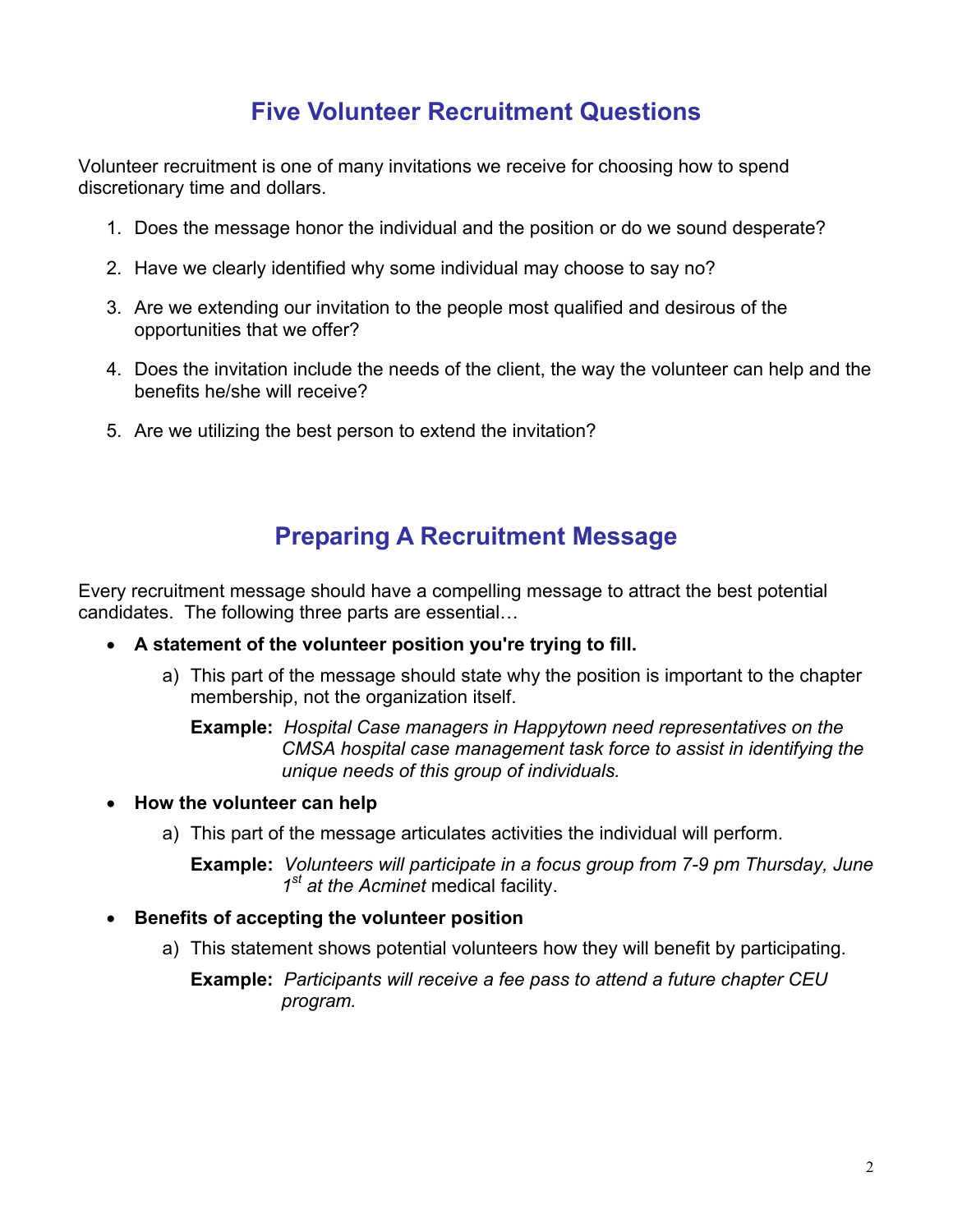## <span id="page-2-0"></span>**Techniques for Recruiting Committee & Task Force Members**

- Start your recruitment by writing the job description for the committee/task force and include…
	- a) What you want the committee/task force to accomplish.
	- b) The time frame for operation.
	- c) Expectations of behavior for both the chair and the committee members.
- Begin recruitment by selecting the chair of the committee.
	- b) The chair ought to be selected on the basis/qualification of being good at getting people to work together.
	- c) Chairs do not need to be experts and they do not necessarily have to have large amounts of time to contribute.
	- d) Their primary skill ought to be the ability to focus and coordinate the work of others.
- Work with the chair to determine whom else ought to be on the committee.
	- a) For large committees or committees working on complex activities; construct an outline of the tasks to be accomplished and select members that represent the skills and qualifications the group will need to successfully complete the task.
	- b) For smaller committees, look for three areas of qualification: knowledge, time and interest.
- Meet individually with each potential committee member.
	- a) Describe the work of the committee and how you see that person contributing.
	- b) Make sure you are very clear about the role you would like them to play and an accurate assessment of the time you believe will be required.
	- c) A refusal to participate is preferable to an uninformed agreement that ends in unsatisfactory performance or no work at all.
- At the first meeting of the committee, re-recruit every member, ensuring that they are all in agreement about the purpose they will be fulfilling.
	- a) You can accomplish this by outlining what you see as the mission/purpose of the committee.
	- b) Then open the discussion to the committee members to ensure everyone is in agreement with the goals outlined for the group.
- Recruiting a volunteer's heart and mind is an important part of the process and following these steps helps ensure effective committee function.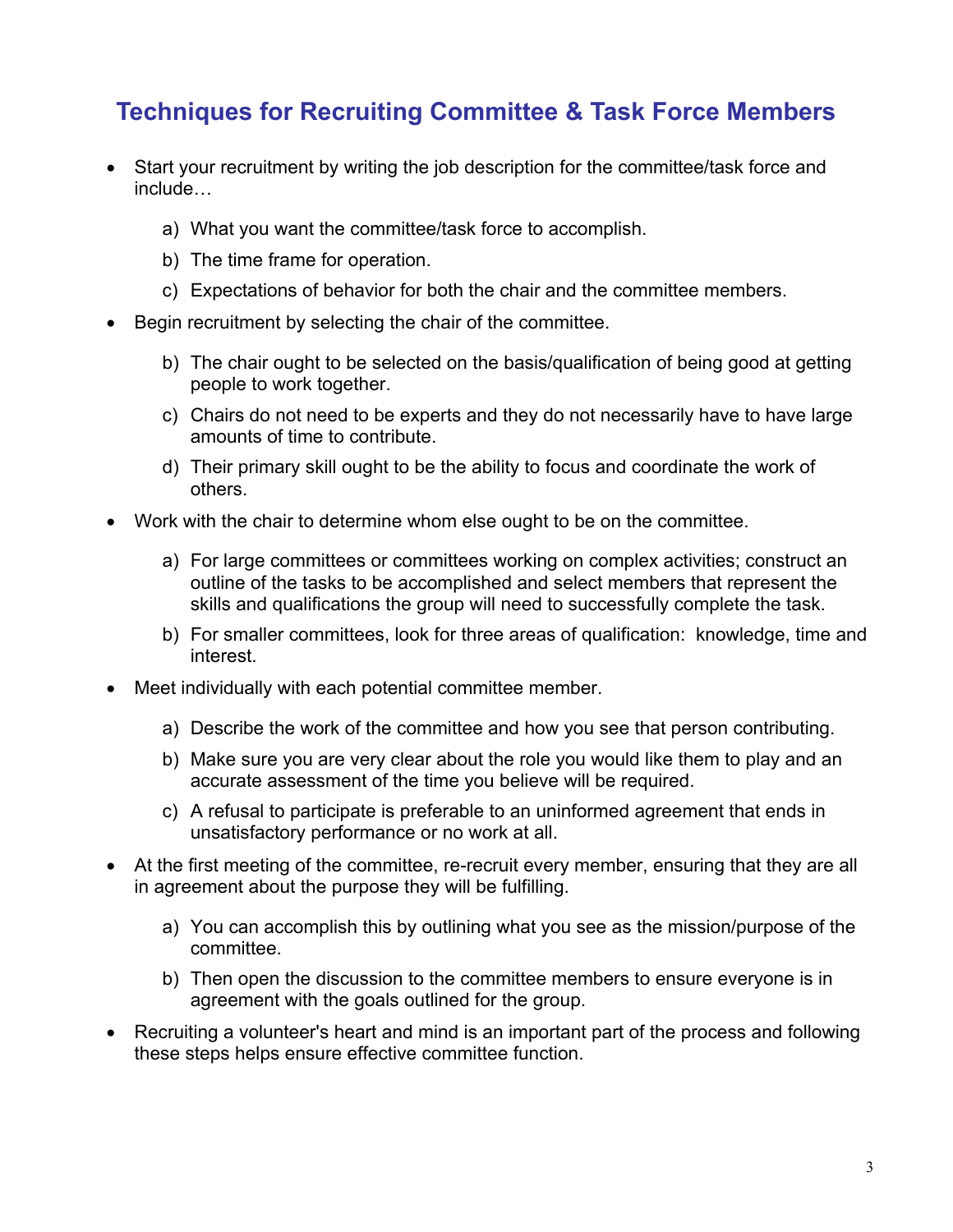### **Successful Volunteers Like…**

- <span id="page-3-0"></span>1. Assignments that fit their talents and personality and represent the types of work they like to do.
- 2. Assignments with definite parameters and clear guidelines regarding the job he/she is being asked to do.
- 3. Assignments with finite completion dates
- 4. Being asked to undertake an assignment.
- 5. Leaders who identify particular volunteers for a task. Most people view a general "call for volunteers" as an evasion of leadership's administrative responsibility.
- 6. Assignments that call for a worthwhile contribution. A member who is given a trivial assignment or placed on a committee with nothing to do will become disinterested.
- 7. Responsibility for the assigned task. Never divide an assignment between committees or the task that is "everyone's job, turns out to be nobody's job."

#### **The Ask**

- 1. In directly asking a professional to volunteer on behalf of the chapter, a common technique that works well is "We saw your work and really liked it."
- 2. Another approach is to recruit an intermediary such as a senior partner in a law firm to assist in recruiting another attorney.
- 3. Many professions now encourage community service as a part of their professional responsibility. Both the legal and accounting professions are taking leadership roles in this area.
- 4. Finally, many professions have organized their own groups of volunteers. Check in your community for service groups like Lawyers for the Arts, Accountants in the Public Interest, or Computer Professionals for Social Responsibility.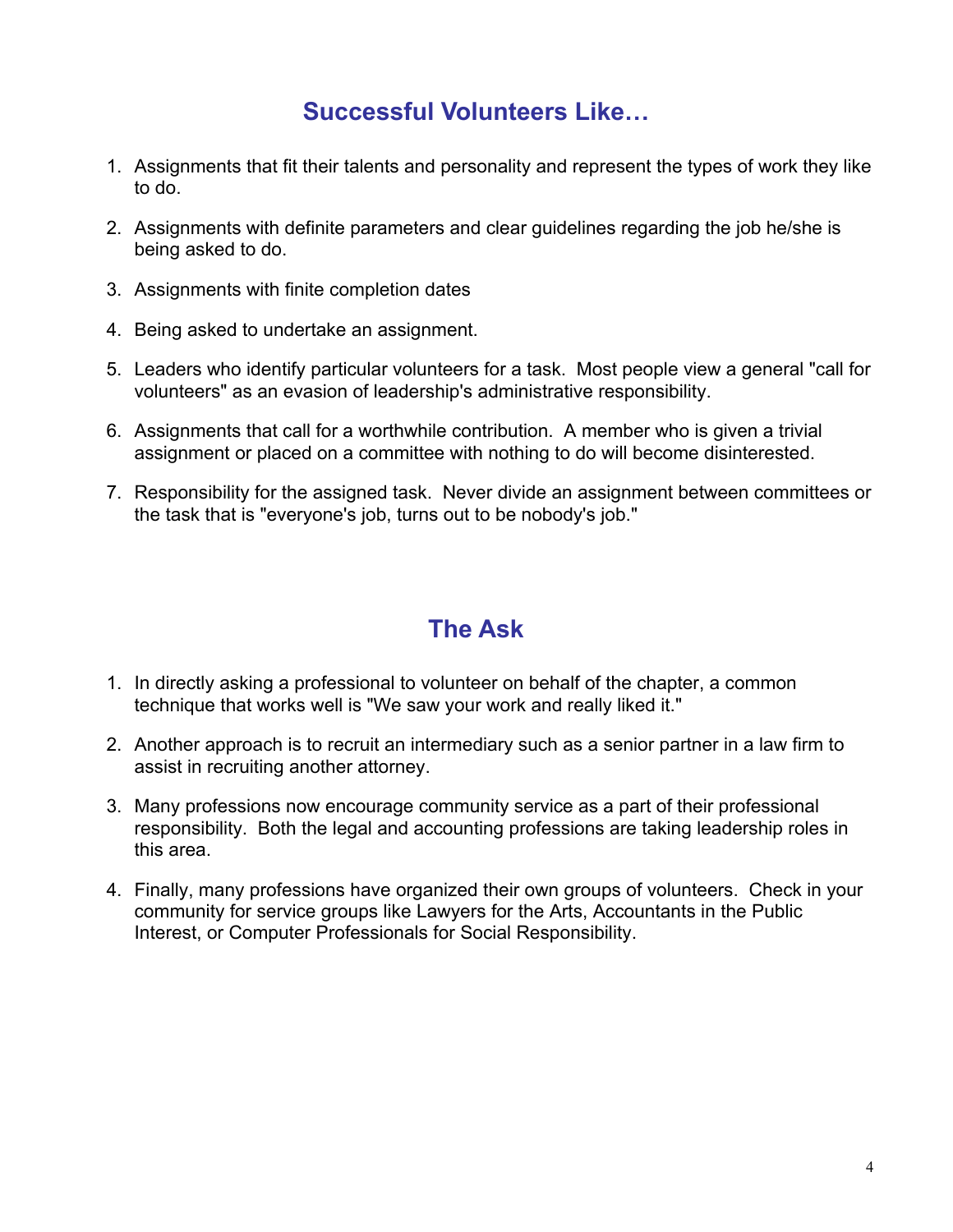## **Impact On Member/Volunteer Recruitment**

- <span id="page-4-0"></span>1. Because of increasing time constraints, members and prospective members in almost all age categories desire short-term volunteer opportunities and prefer task forces over committees.
- 2. Many more professional skills are available from volunteers
- 3. Childcare provisions are becoming more important as volunteers have less time
- 4. Training is a major motivation for many professional volunteers due to rapid changes in technology and adult transitions to new careers.
- 5. Career experience is a major motivator for young professionals
- 6. Job-sharing is an attractive alternative for professionals who want large long-term jobs, but have time constraints
- 7. A tight labor market, particularly for young and retired individuals is seriously impacting the market of available prospective members and volunteers for CMSA chapters and other volunteer organizations.
- 8. CMSA chapters and all volunteer organizations must learn how to reach out to and recruit from ethnically diverse populations or expect to recruit from a much smaller population base.
- 9. As the population ages, the bulk of our volunteers will come from this base. We must understand how to recruit and motivate seniors to be effective. A recent study in California discovered that individuals were not likely to volunteer as seniors if they had not established a pattern of volunteering earlier in life.
- 10. Individuals report they are most interested in volunteering for organizations that directly impact their lives or those of family, friends, colleagues, etc.
- 11. Individuals, who work in hi-tech, look to volunteering for opportunities to connect with people
- 12. Because of the rapid pace and limited time of our members and prospective members, we must become more adept at sequencing volunteers in and out of chapter activities and developing systems to re-invite those who have been on a volunteer sabbatical due to other life pressures.
- 13. Innovative organizations are seeking to develop many of the volunteer functions into internships or service learning opportunities and pro-actively recruit volunteers at educational institutions.

If non-profit organizations like CMSA re to serve as training grounds for individuals, they must keep up with advancing technology so volunteers have training experiences with current technology.